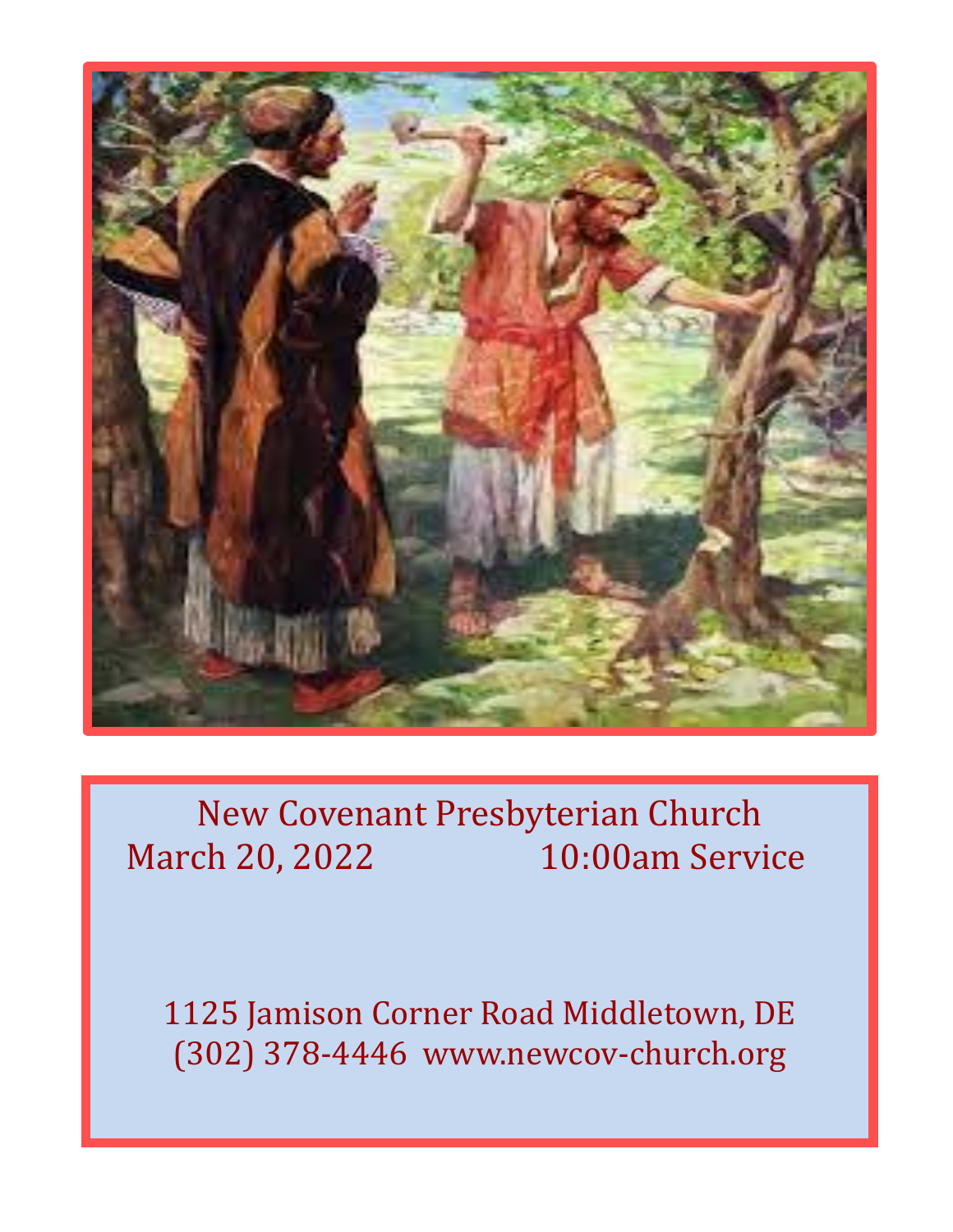# The Worship of God March 20, 2022 Third Sunday of Lent

## **Welcome and Announcements Contract Contract Contract Contract Contract Contract Contract Contract Contract Contract Contract Contract Contract Contract Contract Contract Contract Contract Contract Contract Contract Cont Sharing Our Vision**

## **Preparing Ourselves for Worship During the Musical Prelude …**



 In Stephen Spielberg's 1979 film, *Raiders of the Lost Ark*, Indiana Jones finds the treasure for which he had been seeking – the Holy Grail. Having located the ancient Temple of the Sun, and having successfully navigated a string of deadly booby traps, he arrives at the treasure room. Jones is amazed to discover an aged knight clad in rusted chain mail, who has been faithfully guarding the grail for centuries. This crusader has stayed alive by drinking regularly from the grail.

 Just at that moment, the Nazis, who have been chasing Jones, burst in. Eager to drink from the grail because they have heard it bestows the gift of

youth, they demand that the knight turn this precious treasure over to them. The knight indicates a glittering array of dozens of ancient cups and chalices, of all shapes and sizes. They must choose, he tells them. The Nazi officer reaches for a bejeweled golden chalice, scoops up some water and drinks. Instantly he begins to age, crumbling eventually into dust. "He has chosen poorly," says the knight.

 Now it's Jones' turn. The American archaeologist is far more deliberate, taking his time to make his decision. Finally, he picks up an insignificant clay cup, explaining that this is the sort of cup a Galilean peasant, like Jesus, would have likely used. Anxiously, he fills it with water and drinks and he survives. "You have chosen well," says the knight. Jones was wise enough to know he had to wait long enough for the grail itself to call out to him – an insight the knight well understood, after all those centuries of waiting.

# Preparing to Meet God

## **Call to Worship**

- L: The heavens rise high above the earth, higher than any bird can soar;
- *P: The east lies distant from the west, more distant that any wind can blow;*
- L: But above the greatest height does God raise up our hearts,
- *P: And beyond the farthest distance does God remove our sins!*
- L: Let us bless the Lord with all our souls -

## *P: Let all that is within us bless God's holy name!*

**Hymn # 341** *Blessed Assurance, Jesus Is Mine!*

| Echoes of mercy, whispers of love.        |
|-------------------------------------------|
|                                           |
| Angels, descending, bring from above      |
| Visions of rapture now burst on my sight; |
| 2-Perfect submission, perfect delight,    |
|                                           |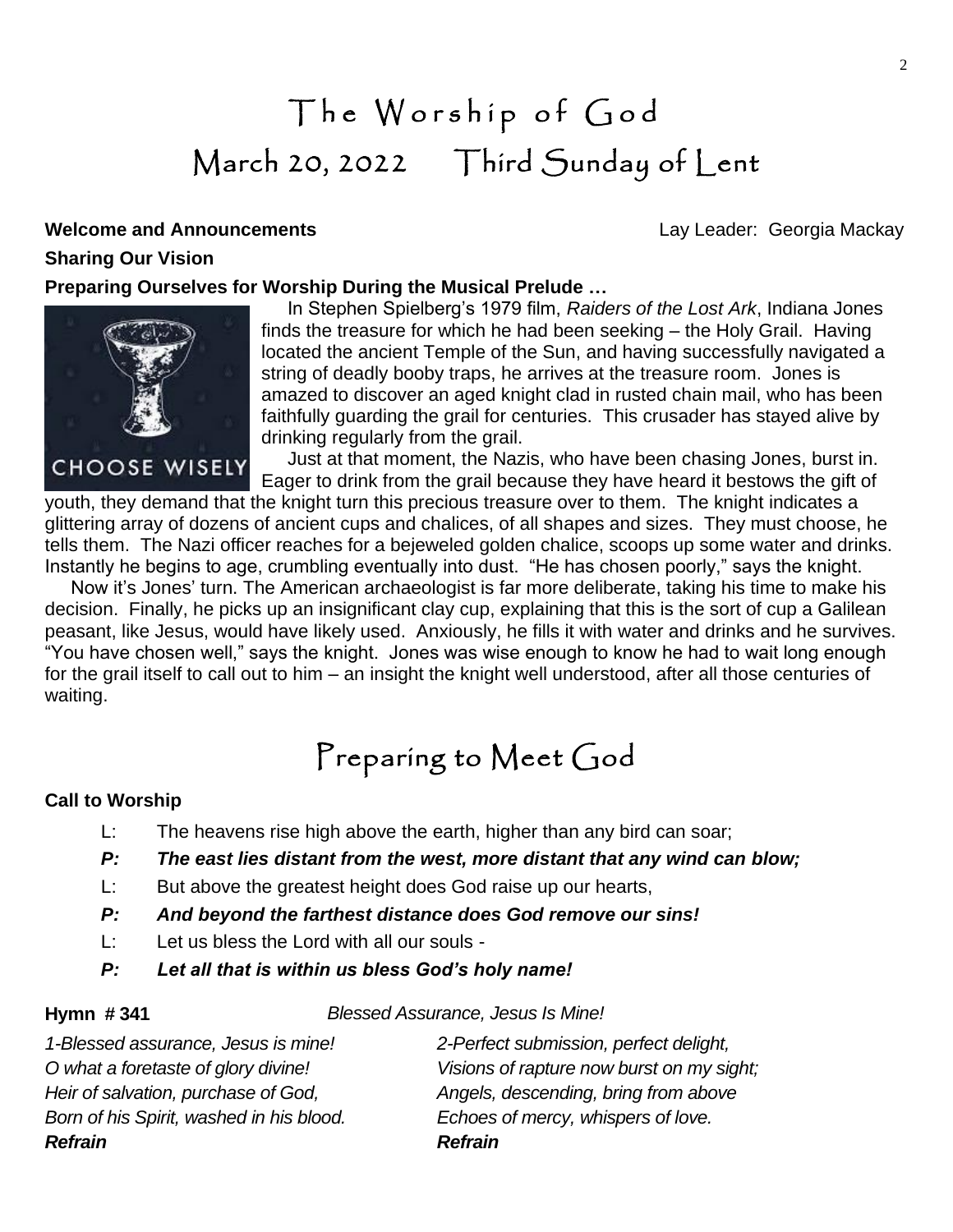*I in my Savior am happy and blest, Praising my Savior all the day long; Watching and waiting, looking above, This is my story, this is my song, Filled with his goodness, lost in his love. Praising my Savior all the day long. Refrain*

*3-Perfect submission, all is at rest, Refrain: This is my story, this is my song,*

### **Prayer of Confession**

*Gracious God, we bow before you. We confess our busyness and rushing about. We fight against stillness, quiet, and waiting. In this day and age, we see waiting as an inconvenience, and it stirs anger and frustration within us. And yet, what we need is to WAIT on YOU. You have asked us to wait – to be still, to listen, to quiet ourselves and to wait some more. It is in those moments when we sit waiting that we are able to hear you – to feel you near us – and to experience your sweet presence. Slow us down, O God. Help us to relish stillness, to love quiet, and to embrace waiting on you. Thank you for your grace as we put this way of living into practice. And now, holy God, we turn to you in silent prayer to share our concerns and to seek your forgiveness……Amen.*

### **Assurance of Pardon**

- L: Hear and believe the Good News: God loves us deeply and comes to free us from slavery to passions that are not spiritually healthy for us.
- *P: Our God is faithful and will not let us be tested beyond our strength.*
- L: Friends, believe the Good News of the Gospel -
- *P: In Jesus Christ, we are forgiven!*

## Meeting God in the Word

### **Children's Message/Prayer for Illumination**

**First Lesson** *I Corinthians 10: 1-13 Warning from Israel's History Lay Leader: Georgia M.*



 *I do not want you to be unaware, brothers and sisters, that our ancestors were all under the cloud, and all passed through the sea, and all were baptized into Moses in the cloud and in the sea, and all ate the same spiritual food, and all drank the same spiritual drink. For they drank from the spiritual rock that followed them, and the rock was Christ. Nevertheless, God was not pleased with most of them, and they were struck down in the wilderness.*

 *Now these things occurred as examples for us, so that we might not desire evil as they did. Do not become idolaters as some of them did; as it is written, 'The people sat down to eat and drink, and they rose up to play.' We must not indulge in sexual immorality as some of them did, and twenty-three thousand fell in a single day. We must not put Christ to the test, as some of them did, and were destroyed by serpents. And do not complain as some of them did, and were destroyed by the destroyer. These things happened to them to serve as an example, and they were written down to instruct us, on whom the ends of the ages have come. So if you think you are standing, watch out that you do not fall. No testing has overtaken you that is not common to everyone. God is*  faithful, and he will not let you be tested beyond your strength, but with the testing he will also provide *the way out so that you may be able to endure it.*

L: This is the Word of the Lord. *P: Thanks be to God.*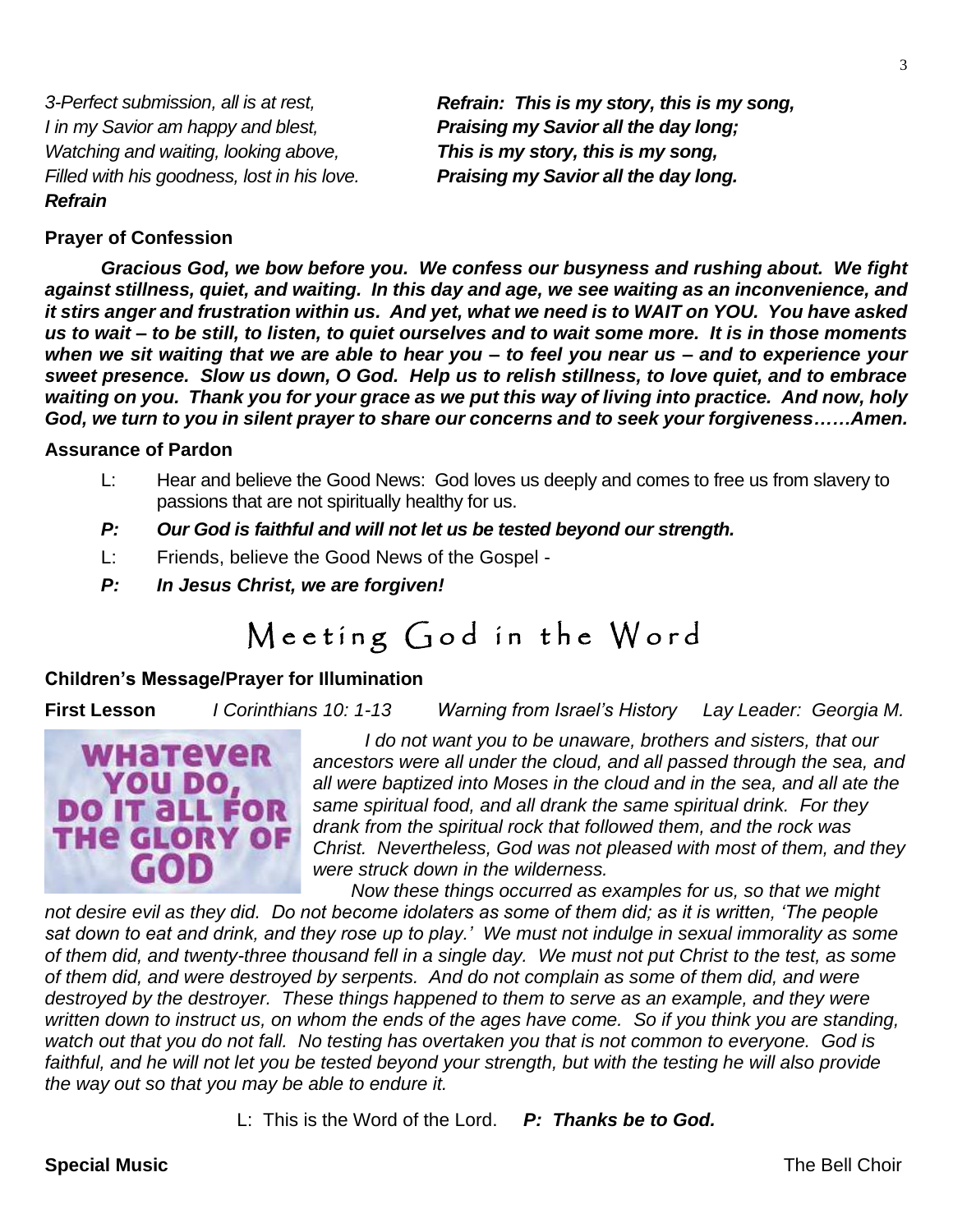**Second Reading** *Luke 13: 1-9 A Choice – Repent or Perish Carol*

**God of Second Chances**  $-Luke 13:1-9$ 

 *At that very time there were some present who told him about the Galileans whose blood Pilate had mingled with their sacrifices. He asked them, 'Do you think that because these Galileans suffered in this way they were worse sinners than all other Galileans? No, I tell you; but unless you repent, you will all perish as they did. Or those eighteen who were killed when the tower of Siloam fell on them - do you think that they were worse offenders* 

*than all the others living in Jerusalem? No, I tell you; but unless you repent, you will all perish just as they did.'*

*Then he told this parable: 'A man had a fig tree planted in his vineyard; and he came looking for fruit on it and found none. So he said to the gardener, "See here! For three years I have come looking for fruit on this fig tree, and still I find none. Cut it down! Why should it be wasting the soil?" He replied,*  "Sir, let it alone for one more year, until I dig round it and put manure on it. If it bears fruit next year, well *and good; but if not, you can cut it down." '*

L: This is the Word of the Lord. *P: Thanks be to God.*

**Sermon** *A Lost Art*

## Responding to the Word

**Hymn # 286** *Give to the Winds Thy Fears*

*1-Give to the winds thy fears; hope and be undismayed: God hears thy sighs and counts thy tears, God shall lift up thy head.*

*2-Through waves and clouds and storms, God gently clears thy way; Wait patiently; so shall this night soon end in joyous day.*

*3-Leave to God's sovereign sway, to choose and to command; So shalt thou, wondering, own God's way, how wise, how strong God's hand!*

*4-On God the Lord rely, and safe shalt thou go on; Fix on God's work thy steadfast eye, so shall thy work be done.*

## **\*Litany of Faith**

- L: Isaiah 40:31 says, "Those who wait upon the Lord will renew their strength."
- *P: We will wait on you, O Lord.*
- L: Psalm 37:7 says, "Be still before the Lord and wait patiently for him."
- *P: We will wait on you, O Lord.*
- L: Psalm 40: 1 says, "I waited patiently for the Lord; he turned to me and heard my cry."
- *P: We will wait on you, O Lord.*
- L: Lamentations 3:24 says, "The Lord is my portion, therefore I will wait for him."
- *P: We will wait on you, O Lord, for you have promised hear our prayers and meet our needs.*